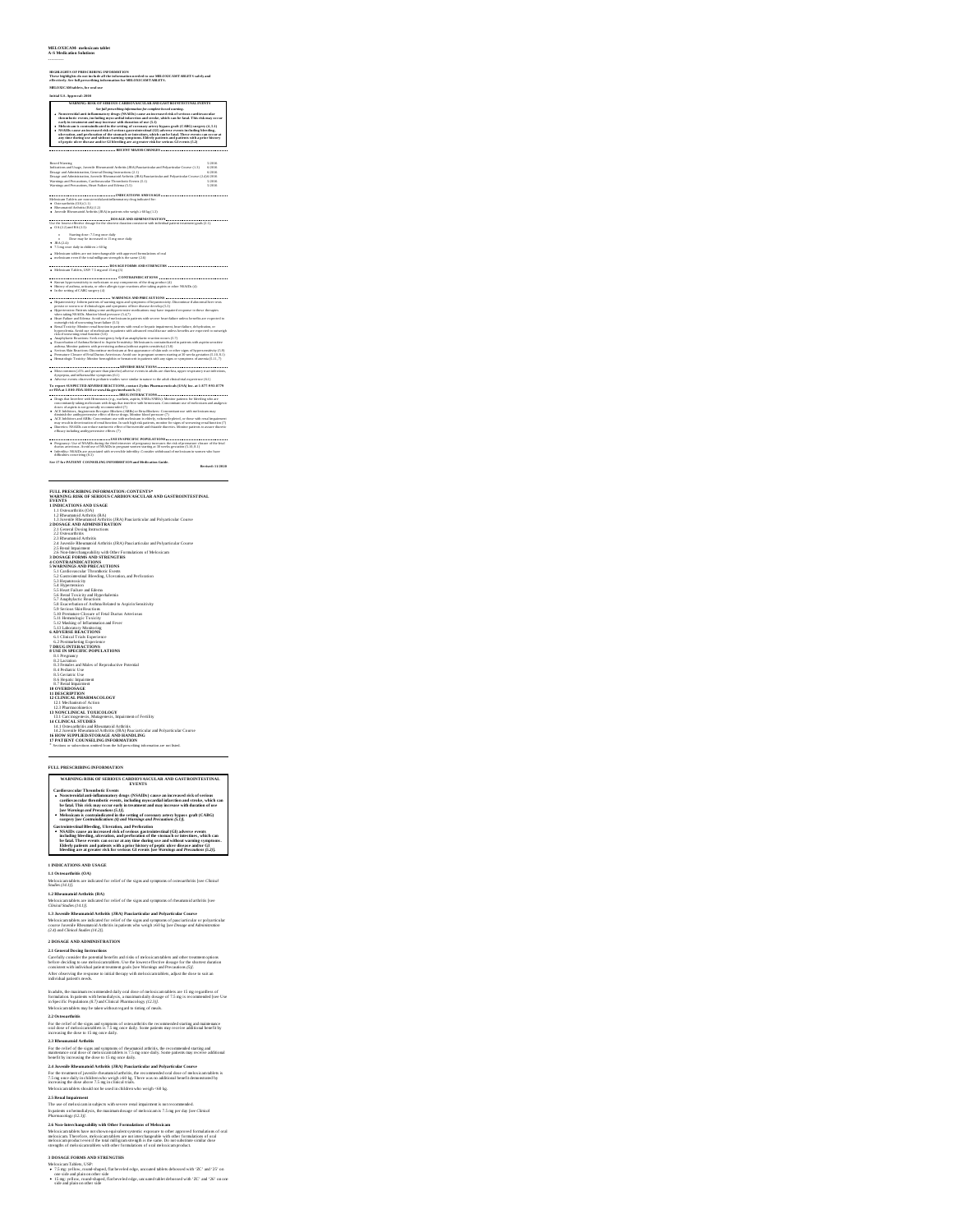**4 CONTRAINDICATIONS**<br>Absolution in the following partons.<br> **Absolution is considerable** to the following partons and serious Absolutions of an incident<br> **Absolution is a strained absolution of the serious and the serious** 

# **S WARNINGS AND PRECAUTIONS**<br> **SURFAINERS AND PRECAUTIONS**<br> **SURFAINERS AND PRECISION CONVENTION CONTINUES INTO A CONSULTANT CONTINUES IN A CONSULTANT CONTINUES IN A CONSULTANT CONTINUES IN A CONSULTANT CONTINUES IN A CO**

COX -2 subcieve NSADD as the summer of pairs in the first 10-14 sings fabrications and contact the summer of the summer of the summer of the summer of the state of the state of the state of the state of the state of the s

NNAID, including unboxicom, can cause series<br>a parameter can be considered in the case of the case of the case of<br> $\sim$  10 meters. We can be considered in the case of<br>the case of the case of the case of the case of the cas

Patients with a priori this<br>travel profit accelerate the form of patients of the state and so that the<br>state state in the state of the state of the state of the state of the<br>state of the state of the state of the state of health status. Most postmarketing reports of fatal GI events occurred in elderly or debilitated patients.

Strangelyn to Maniarko de GTRahla in NGAD a suas construires and a local construction of the strangelyn and the main state of the strangelyn and the strangelyn of the strangelyn of the strangelyn of the strangelyn of the

NSAINS, including melosixicam, can lead to mew onset or worsening of prevestioning hypermension, either state<br>of which may contribute to the increased incidence of CV events. Patients taking angionrasia converting<br>enzyme (

Sa Mont Falme and Edward . Under the technology matrix the technology matrix and the state of the state of the state of the state of the state of the state of the state of the state of the state of the state of the state

rend insufficiency, actor result failure, and chiner real inject, Recall total chicky and also been interesting<br>painters in whom read promaglatulities have a componentry role in the maintenance of resul perfection. In<br>fore

The result of these of melodicamappe havon the progression of read dyether density above that the state of the state of the state of the state of the state of the state of the state of the state of the state of the state

Increases in serum potassium concentration, including hyperkalemia, have been reported with use of<br>NSAIDs, even in some patients without renal impairment. In patients with normal renal function, these<br>effects have been att

5.7 Augustyster Raue formion and amply factic run estion in pairms with and value and and value of the method of the method of the state of the state of the state of the state of the state of the state of the state of the

## **5.9 Serious Skin Reactions**

NSAIDs, including melosizcam, can cause serious sáha adverse reactions sach as extoliative dermatinis,<br>Sarwas-Johnson Syndrome (SJS), and toxic epidermal necrolysis (TEN), which can be faul. These<br>serious events may occur of hypersensitivity. Meloxicam is contraindicated in patients with previous serious skin reactions to

S. IS Promainer, Chevare of Fred Ducture Arteristics, and the transformation and profits and NSARDs.<br>
Substituting the control of the first detection of the state of the state of the state of NSARDs.<br>
Specific Proposition

**6** ADVERSE REACTIONS<br>
The Distribution are discussed in general detail include sections of the Labeling<br>  $\bullet$  CHE (Reducino, and Metodiation detail include the section of the CHE (Reducino CHE)<br> **CHE (Reducino CHE)**<br> **CH** 

**6.1 Clinical Trials Experience**

Because clinical trials are conducted under widely varying conditions, adverse reaction rates observed<br>in the clinical trials of a drug cannot be directly compared to rates in the clinical trials of another drug<br>and may no *Adults*<br>Osteoarthritis and Rheumatoid Arthritis

One of the film Rowsell of Architecture<br>
Constant Constant Constant Constant Constant Constant Constant Constant Constant Constant Constant Constant Constant Constant Constant Constant Constant Constant Constant Constant

Table 1a depicts adverse events that occurred in ≥2% of the meloxicam treatment groups in a 12-week placebo-and active-controlled osteoarthritis trial.

## Table 1b depicts adverse events that occurred in ≥2% of the meloxicam treatment groups in two 12- week placebo-controlled rheumatoid arthritis trials.

Table 1a Adverse Events (%) Occurring in ≥ 2% of Meloxicam Patients in a 12-Week<br>Osteoarthritis Placebo- and Active-Controlled Trial

**Meloxicam Meloxicam**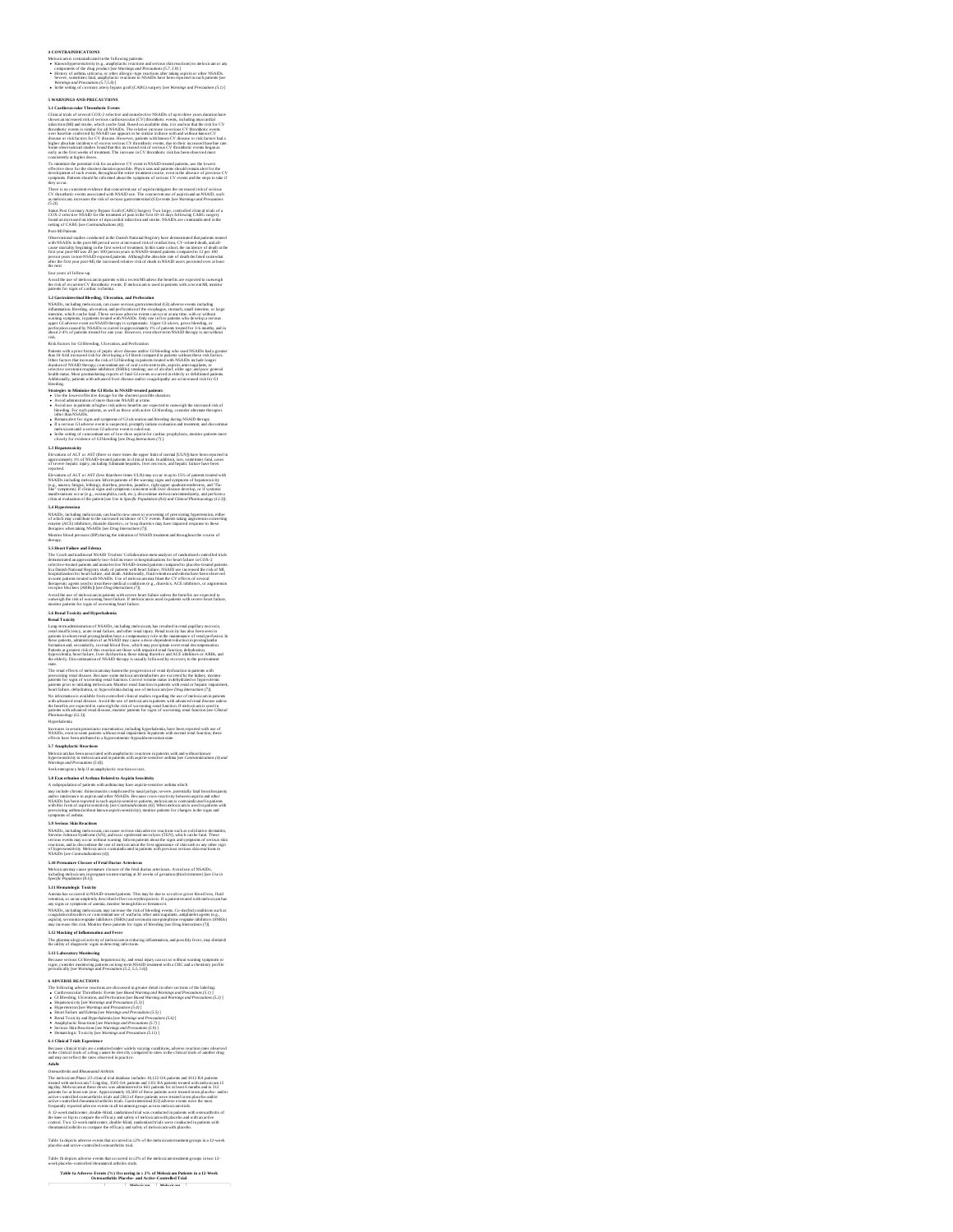|                                                            | Placebo         | <b>NUMBER</b><br>7.5 mg daily | <b>NUMBER OF</b><br>15 mg daily | Diclofenac 100 mg daily |
|------------------------------------------------------------|-----------------|-------------------------------|---------------------------------|-------------------------|
| No. of Patients                                            | 157             | 154                           | 156                             | 153                     |
| Castro intes tinal                                         | 17.2            | 20.1                          | 173                             | 281                     |
| Abdominal pain                                             | 2.5             | 19                            | 26                              | 13                      |
| Diarrhea                                                   | 3.8             | 78                            | 3.2                             | 97                      |
| Dyspensia                                                  | 4.5             | 4.5                           | 45                              | 65                      |
| Flatilence                                                 | 4.5             | 32                            | 32                              | 3.9                     |
| Nancoa                                                     | 32              | 39                            | 38                              | 72                      |
| <b>Body as a Whole</b><br>Accident household               | 1.9             | 4.5                           | 3.2                             | 2.6                     |
| Fdema <sup>1</sup>                                         | 75              | 19                            | 45                              | 33                      |
| <b>Fall</b>                                                | 0.6             | 2.6                           | 0.0                             | 13                      |
| Influenza-like symptoms                                    | ŝΤ              | 45                            | 58                              | 2.6                     |
| <b>Nervous System</b>                                      |                 |                               |                                 |                         |
| Dizziness                                                  |                 |                               |                                 |                         |
|                                                            | 32              | 2.6                           | 38                              | 2.0                     |
| Headache                                                   | 10 <sub>2</sub> | 78                            | 83                              | ξą                      |
|                                                            |                 |                               |                                 |                         |
| Pharynaids                                                 | 13              | 0.6                           | 3.2                             | 13                      |
| Respiratory<br><b>Upper Respiratory Tract</b><br>Infection | 1.9             | 3.2                           | 1.9                             | 33                      |
| Skin                                                       |                 |                               |                                 |                         |

Table 1b Adverse Events (%) Occurring in ≥ 2% of MELOXICAM Patients in two 12-Week<br>Rheumatoid Arthritis Placebo-Controlled Trials

|                                                                                | Placebo | Melayicam<br>7.5 <sub>mg</sub><br>daily | Melayicam<br>15 <sub>me</sub><br>daily |
|--------------------------------------------------------------------------------|---------|-----------------------------------------|----------------------------------------|
| No. of Patients                                                                | 469     | 481                                     | 477                                    |
| <b>Gastro intestinal Disorders</b>                                             | 14.1    | 189                                     | 16.8                                   |
| Abdominal pain NOS <sup>2</sup>                                                | 0.6     | 29                                      | 73                                     |
| Dyspeptic signs and symptoms <sup>1</sup>                                      | 38      | 58                                      | 40                                     |
| Nance a <sup>2</sup>                                                           | 26      | 3.3                                     | 3.8                                    |
| <b>General Disorders and Administration Site Conditions</b>                    |         |                                         |                                        |
| Influenza, like illness2                                                       | 21      | 29                                      | 2.3                                    |
| Infection and Infestations                                                     |         |                                         |                                        |
| Upper respiratory tract infections-<br>bathogen class unspecified <sup>1</sup> | 4.1     | 70                                      | 65                                     |
| Musculoskeletal and Connective Tissue Disorders                                |         |                                         |                                        |
| Joint related signs and symptoms                                               | 19      | 15                                      | 2.3                                    |
| <b>Nervous System Disorders</b>                                                |         |                                         |                                        |
| Headaches NOS2                                                                 | 64      | 64                                      | 55                                     |
| Skin and Subcutaneous Tissue Disorders                                         |         |                                         |                                        |
| Rash NOS2                                                                      | 17      | 10                                      | 2.1                                    |

<sup>1</sup>Medil PAA high lavesl teorus (preferred turum); dyspepis: cágus and symponus (dyspepisa, dyspepisa)<br>aggravand, eructation, gaunosimosiani irritation), upper respiratory tract infections-pathogen<br>umprecified (larymgitis 2Mont

The adverse events that occurred with meloxicam in ≥2% of patients treated short-term (4 to 6 weeks)<br>and long-term (6 months) in active-controlled osteoarthritis trials are presented in Table 2

Table 2Adverse Events (%) Occurring in ≥ 2% of Meloxicam Patients in 4 to 6 Weeksand 6 Month Active-Controlled<br>Osteoarthritis Trials **4 to 6 Weeks Controlled Trials 6 Month Controlled Trials Meloxicam 7.5 1.5 Menth Controlled Trials**<br> **1.5 mg daily 1.5 mg daily 1.5 mg daily**<br> **1.5 mg daily**<br> **1.5 mg daily**<br> **1.5 1.5 1.5 1.5 1.5 1.5 1.5 1.5 1.5 1.5 1.5 1.5 1.5 1.5 <sup>15</sup> mg daily Meloxicam 7.5 mg daily Meloxicam No. of Patients 8955 256 169 306 15 mg daily Gastrointestinal 11.8 11.8 18.0 26.6 24.2** 1 Abdominal pain **2.7** 2.3 4.7 2.9 Constipation 1.2 1.8 2.6 Diarrhea 1.9 2.7 5.9 2.6 Dyspepsia 3.8 7.4 8.9 9.5 Flatulence 2.6 0.5 0.4 3.0 2.6 Nausea 2.4 4.7 4.7 7.2 1 Vomiting 0.6 0.8 1.8 2.6 **Body as a Whole** Accident household 1 0.0 0.0 0.6 2.9 Edema<sup>\*</sup> 1.6 **0.6 2.0 2.4 1.6** Pain **0.9 2.0 3.6 5.2 Central and Peripheral Nervous System** Dizziness 1.1 1.6 2.4 2.6 Headache 2.4 2.7 3.6 2.6 **Hematologic** Anemia 0.1 0.0 4.1 2.9 **Mus culoskeletal** \*

| Arthraleia                                                                                                                                                               | 0.5 | 0.0 | 53  | 1.3 |
|--------------------------------------------------------------------------------------------------------------------------------------------------------------------------|-----|-----|-----|-----|
| Back pain                                                                                                                                                                | 0.5 | 0.4 | 3.0 | 0.7 |
| Psychiatric                                                                                                                                                              |     |     |     |     |
| <b>Incomeia</b>                                                                                                                                                          | 0.4 | 0.0 | 3.6 | 1.6 |
| Respiratory                                                                                                                                                              |     |     |     |     |
| Coughing                                                                                                                                                                 | 0.2 | 0.8 | 2.4 | 1.0 |
| Upper respiratory tract infection                                                                                                                                        | 0.2 | 0.0 | 8.3 | 7.5 |
| Skin                                                                                                                                                                     |     |     |     |     |
| Proritus                                                                                                                                                                 | 0.4 | 1.2 | 2.4 | 0.0 |
| Rach <sup>+</sup>                                                                                                                                                        | 0.3 | 1.2 | 3.0 | 1.3 |
| Urinary                                                                                                                                                                  |     |     |     |     |
| Micturition frequency                                                                                                                                                    | 0.1 | 0.4 | 24  | 1.3 |
| Urinary tract infection                                                                                                                                                  | 0.3 | 0.4 | 4.7 | 6.9 |
| * WHO preferred terms edema, edema dependent, edema peripheral, and edema legs combined<br>WHO preferred terms rash, rash erythematous, and rash maculo-panular combined |     |     |     |     |

Higher doses of meloxicam (22.5 mg and greater) have been associated with an increased risk of<br>serious GI events; therefore, the daily dose of meloxicam should not exceed 15 mg.<br>**Pediatrics** Possibiration and Polypottede Conce Journal Behavioral definite fields (1) The temperature and interest of the state of the state of the state of the state of the state of the state of the state of the state of the state

The following is a list of adverse drug reactions occurring in <2% of patients receiving meloxicam in clinical trials involving approximately 16,200 patients.

| Body as a Whole                       | allergic reaction, face edema, fatigue, fever, hot flushes, malaise, syncope, weight decrease, weight increase                                                                                                                 |
|---------------------------------------|--------------------------------------------------------------------------------------------------------------------------------------------------------------------------------------------------------------------------------|
| Cardio vas cular                      | angina pectoris, cardiac failure, hypertension, hypotension, myocardial infarction, vasculitis                                                                                                                                 |
|                                       | Central and Perioheral Nervous Systemiconvulsions, paresthesia, tremor, vertico                                                                                                                                                |
| Gas tro intes tinal                   | colids, dry mouth, duodenal ulcer, enctation, esophagits, gastriculcer, gastricis, gastroesophageal reflux, gastrointestinal hemorrhage, hematemesis, hemorrhagic duodenal ulcer, hemorrhagic gastric ulcer, intestinal perfor |
| <b>Heart Rate and Rhythm</b>          | arrhythmia, palpitation, tachycardia                                                                                                                                                                                           |
| Hematologic                           | leukoperia, purpura, thrombocytoperia                                                                                                                                                                                          |
| <b>Liver and Biliary System</b>       | ALT increased. AST increased, bilirubinemia, GGT increased, henatifis                                                                                                                                                          |
| Metabolic and Nutritional             | dehydration                                                                                                                                                                                                                    |
| <b>Psychiatric</b>                    | abnormal dreaming, anxiety, appetite increased, confusion, depression, nervousness, somnolence                                                                                                                                 |
| <b>Respiratory</b>                    | asthma, bronchospasm, dyspnea                                                                                                                                                                                                  |
| Skin and Appendages                   | alopecia, angioedema, bullous eruption, photosensitivity reaction, pruritus, sweating increased, urticaria                                                                                                                     |
| <b>Special Senses</b>                 | abnormal vision, conjunctivitis, taste perversion, timitus                                                                                                                                                                     |
| <b>Urinary System</b>                 | albuminuria, BUN increased, creatinine increased, hematuria, renal failure                                                                                                                                                     |
| A. B. Barramento Array Francois Corp. |                                                                                                                                                                                                                                |

G. Put mandedly Experience to the breathful field their<br>apoir aposed use of metastical Research and the state of the state of<br>the control of the state of the state of the state of the state of<br>the state of the state of th

7 DRUG INTERACTIONS<br>See Table 3 for clinically significant drug interactions with meloxican. See also Warnings and<br>Precontions (5.2, 5.6, 5.11) and Clinical Pharmacology (12.3).

|                               | Table 3 Clinically Significant Drug Interactions with Meloxicam                                                                                                                                                                                                                                                                                                                                                                                                  |
|-------------------------------|------------------------------------------------------------------------------------------------------------------------------------------------------------------------------------------------------------------------------------------------------------------------------------------------------------------------------------------------------------------------------------------------------------------------------------------------------------------|
|                               | Drugs that Interfere with Hemostasis                                                                                                                                                                                                                                                                                                                                                                                                                             |
|                               | Clinical Impace Meloxicam and anicoagulans such as warfarin have a symergistic effect on bleeding. The concomitant use of meloxicam and anticoagulans have an increased risk of serious bleeding compared to the use of either<br>erotonin release by planelets plays an important role inhemostasis. Case-control and cohort epidemiological studies showed that concomitant use of drugs that interfere with serotonin reuptake and an NSAID may powntiate the |
| Istervention:                 | Monitor nations with concoming use of meloxicam with anicoarulans (e.g., warfarin) aninhateler agents (e.g., astirin), selective serononin reuntake inhibitors (SSRIs), and serononin norretinepting returnals inhibitors (SNR                                                                                                                                                                                                                                   |
| Asperin                       |                                                                                                                                                                                                                                                                                                                                                                                                                                                                  |
| Clinical Impact:              | Controlled clinical studies showed that the concomitant use of NSAIDs and analgesic doses of aspirindoes not teroduce any greater therappenic effect than the use of NSAIDs alone. In a clinical study, the concomitant use of                                                                                                                                                                                                                                   |
| Istervention:                 | Concomitant use of meloxicam and low dose aspirin or analgesic doses of aspirin is not generally recommended because of the increased risk of bleeding Isee Warnings and Precausions (S.11)]                                                                                                                                                                                                                                                                     |
|                               |                                                                                                                                                                                                                                                                                                                                                                                                                                                                  |
|                               | Meloxicam is not a substitute for low dose aspirin for cardiovascular protection.                                                                                                                                                                                                                                                                                                                                                                                |
|                               | ACE Inhibitors, Anziotensin Receptor Blockers, or Beta-Blockers                                                                                                                                                                                                                                                                                                                                                                                                  |
|                               | Clinical Impace NSAIDs may diminish the anthyperpensive effect of angionensin converting enzyme (ACE) inhibitors, angionensin receptor blockers (ARBs), or beta-blockers (including proprapolo]).<br>in nations who are elderly, volume-depleted fincluding those on diuretic therapy's or have renal impairment, co-administration of an NSAID with ACE inhibitors or ARBs may result in deterioration of renal function, includin                              |
| Intervention:                 | During concoming use of meloxicam and ACE inhibitors. ARBs, or ben-blockers, monitor blood pressure to ensure that the desired blood pressure is obtained.                                                                                                                                                                                                                                                                                                       |
|                               | During concoming use of meloxicam and ACE inhibitors or ARBs in patients who are elderly, volume-depleted, or have innoired renal function, monitor for signs of worsening renal function (see Wormings and Precautions (5.6)]<br>When these drugs are administered concomitantly, nations should be adequately hydrated. Assess renal function at the beginning of the concomitant treatment and periodically thereafter,                                       |
| <b>Diaretics</b>              |                                                                                                                                                                                                                                                                                                                                                                                                                                                                  |
|                               |                                                                                                                                                                                                                                                                                                                                                                                                                                                                  |
| Clinical Impact:              | Clinical studies, as well as post-                                                                                                                                                                                                                                                                                                                                                                                                                               |
|                               | marketing observations, showed that NSAIDs reduced the natrigeric effect of loop digretics (e.g., furosemide) and thiazide digretics in some patients. This effect has been attributed to the NSAID inhibition of renal rerost                                                                                                                                                                                                                                   |
| Istervention:                 | During concoming use of meloxicam with diuretics, observe patients for signs of worsening renal function, in addition to assuring diuretic efficacy including antilypertensive effects (see Warnings and Precautions (5.6)].                                                                                                                                                                                                                                     |
| Lithium                       |                                                                                                                                                                                                                                                                                                                                                                                                                                                                  |
| Clinical Impact:              | NSAIDs have produced elevations in plasm lithium levels and reductions in renal lithium clearance. The mean minimum lithium concentration increased 15%, and the renal clearance decreased by approximately 20%. This effect h                                                                                                                                                                                                                                   |
| Intervention:                 | During concomitant use of meloxicam and lithium, monitor patients for signs of lithium toxicity.                                                                                                                                                                                                                                                                                                                                                                 |
| Metho trexate                 |                                                                                                                                                                                                                                                                                                                                                                                                                                                                  |
|                               | Clinical Impact: Concomitant use of NSAIDs and methotrexate may increase the risk for methotrexate toxicity (e.g., neutronenia, thrombocytotenia, renal dysfunction).                                                                                                                                                                                                                                                                                            |
| Intervention:                 | During concomitant use of meloxicam and methotrexate, monitor nations for methotrexate toxicity.                                                                                                                                                                                                                                                                                                                                                                 |
| Cyclosporine                  |                                                                                                                                                                                                                                                                                                                                                                                                                                                                  |
| Clinical Impact:              | Concomitant use of meloxicam and cyclosporine may increase cyclosporine's nephrotoxicity.                                                                                                                                                                                                                                                                                                                                                                        |
| Intervention:                 | During concomitant use of meloxicam and cyclosporing, monitor patients for signs of worsening renal function.                                                                                                                                                                                                                                                                                                                                                    |
| <b>NSAIDs and Salicylates</b> |                                                                                                                                                                                                                                                                                                                                                                                                                                                                  |
|                               | Clinical Impact: Concomitant use of meloxicam with other NSAIDs or salicylates (e.g., diflurisal, salsalate) increases the risk of GI toxicity, with little or no increase in efficacy [see Warnings and Precautions (5.2)].                                                                                                                                                                                                                                     |
| Intervention:                 | The concomitant use of meloxicam with other NSAIDs or salicylates is not recommended.                                                                                                                                                                                                                                                                                                                                                                            |
| Pemetrexed                    |                                                                                                                                                                                                                                                                                                                                                                                                                                                                  |
| Clinical Impact:              | Concomitant use of meloxicam and pemetrexed may increase the risk of pemetrexed-associated myelosuppression, renal, and GI toxicity (see the pemetrexed prescribing information).                                                                                                                                                                                                                                                                                |
| Intervention:                 | During concomtage use of meloxicam and permeyersed, in natiens with renal impairment whose creating clearance ranges from 45 to 79 mL/min, montor for melosumeession, renal and GI toxicity. Patients taking meloxicam should                                                                                                                                                                                                                                    |
|                               | <b>8 USE IN SPECIFIC POPULATIONS</b>                                                                                                                                                                                                                                                                                                                                                                                                                             |

**8.1 Pregnancy**

**Risk Summary**

Use of NSAIDs, including meloxican, during the third trimester of pregnancy irrevases the risk of 1<br>premature closure of the fetal ductus atterious. Avoid use of NSAIDs, including meloxicam, in<br>pregnant women starting at 3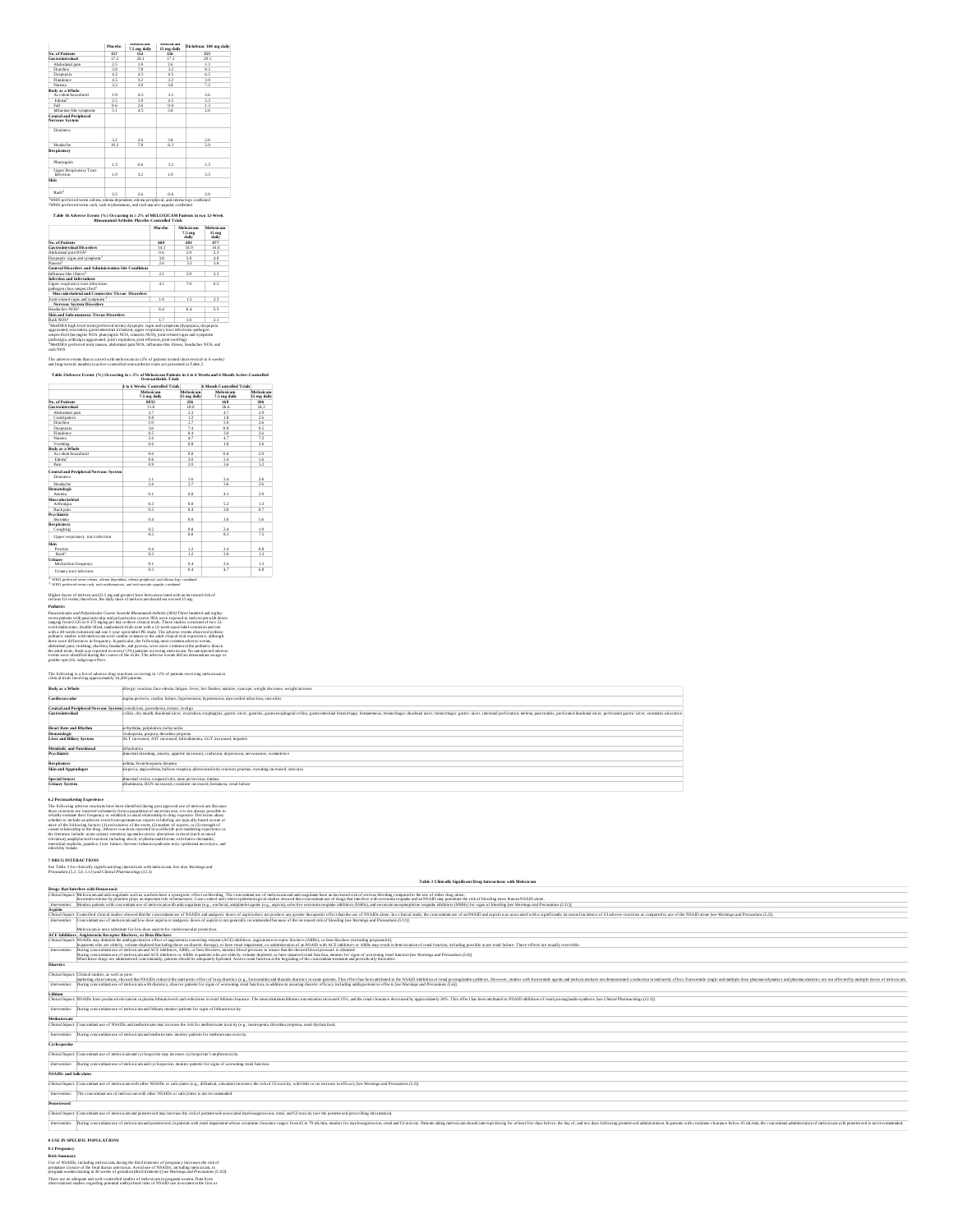## second trimesters of pregnancy are inconclusive. In the general U.S. population, all clinically recognized pregnancies, regardless of drug exposure, have a background rate of 2-4% for major second stimes<br>ness of pregnancies, are inconclusive. In the general U.S. population, all clinically recognized pregnancies, complete<br>malformations, and 15-20% for pregnancy loss.

In armino representation and MRIII) at distribution the sole are the state of the state of the state of the state of the state of the state of the state of the state of the state of the state of the state of the state of t

Does not the star in the star in the advantagement in proposition for the star in the star in the star in the star in the star in the star in the star in the star in the star in the star in the star in the star in the sta

## evaluated in three clinical trials [see *Dosage and Administration (2.3), Adverse Reactions (6.1)* and *Clinical Studies (14.2)].*

**IS Correlate Use to compare to younger poles m**, are at grown risk for NAAD associated serious<br>Tabely notices, compared to younger poles m, are at grown risk for NAAD associated serious<br>points for solven of the comparati

if OVERDONGE.<br>
Simple and NASID coverages have been typically likened to the<br>age of the system of the system of the system of the system of the<br>system of the system of the system of the system of the system of the<br>system

## For additional information about overdosage treatment, call a poison control center (1-800-222-1222).

**11 DESCRIPTION**

Meloxicam is a nonsevoidal anti-inflummatory drug (NSAID). Each yellow meloxicam tublet contain<br>7.5 mg or 15 mg meloxicam for oral administration, Meloxicam is chemically designated as 4-hydroxy-<br>2-menhyl-N-(5-methyl-2-thi



Melocicam, USP is a pair system proceder, practically issociated in very, rightly solidale in account.<br>Analogue and the system of the system of the system of the system of the system of the system of the system of<br>the syst <sub>lapp</sub> = 0.

## IT CLIMCAL PRIAMINACOLOGY<br>
IT CLIMCAL PRIAMINACOLOGY<br>
AND INSURANCE IN A CONSUMER TRANSPORT INTO A CONSUMER PROPERTY INTO A CONSUMER PRIME IN CONSUMER TRANSPORTED IN<br>
A BOOK CONSULTANT IN A CONSUMER TRANSPORT INTO A CONSU

Also<br>supplies the maximization of methods to consider the staff is following a single note detected.<br>The absolute boundaries of the staff is a single of the staff is a single out of the staff is a single<br>planetaxism of th

Table 45ingle Dose and Steady-State Pharmacokinetic Parameters for Oral 7.5 mg and 15 mg Meloxicam<br>(Mean and % CV)<sup>1</sup> **Pharmacokinetic**<br>**Pharmacokinetic Steady State Single Dos e**

| Parameters<br>(% CV) |                             |                                                                           | --------                      |                                  |                                          |
|----------------------|-----------------------------|---------------------------------------------------------------------------|-------------------------------|----------------------------------|------------------------------------------|
|                      | (Fed) <sup>2</sup>          | <b>Healthy male adults Elderly males (Fed)<sup>2</sup>Elderly females</b> | $(Fed)^2$                     | <b>Renal failure</b><br>(Fasted) | <b>Hepatic insufficiency</b><br>(Fasted) |
|                      | 7.5 mg <sup>3</sup> tablets | 15 mg cansules                                                            | 15 mg cansules 15 mg cansules |                                  | 15 mg capsules                           |
| N                    | 18                          |                                                                           |                               | 12                               | 12                                       |
| Cour (ug/mL)         | 1.05 (20)                   | 2.3 (59)                                                                  | 3.2(24)                       | 0.59 (36)                        | 0.84(29)                                 |
| Imax [h]             | 4.9(8)                      | 5 (12)                                                                    | 6 (27)                        | 4 (65)                           | 10 (87)                                  |
| to fhi               | 20.1 (29)                   | 21 (34)                                                                   | 24 (34)                       | 18 (46)                          | 16(29)                                   |
| CL/I (mL/min)        | 8.8 (29)                    | 9.9 (76)                                                                  | 5.1 (22)                      | 19(43)                           | 11(44)                                   |
| V. N'ILI             | 14.7(32)                    | 15(42)                                                                    | 10 (30)                       | 26(44)                           | 14(29)                                   |

<sup>1</sup>The parameter values in the table are from various studies and the studies of the mediations of the mediations of the mediations of the studies of the mediations of the mediations of the mediations of the studies  $4\,\mathrm{$ 

z/I=Dose(AUC+Ke1)

<sup>4</sup>V<sub>2</sub> (**V**) month (*V*) **C**(*V*) **C**<sub>(*V*</sub>) (*V*) the state of the state of the state of the state of the state of the state of the state of the state of the state of the state of the state of the state of the state of

tics of meloxicam in pediatric patients under 2 years of age have not been **The pharmac**<br>investigated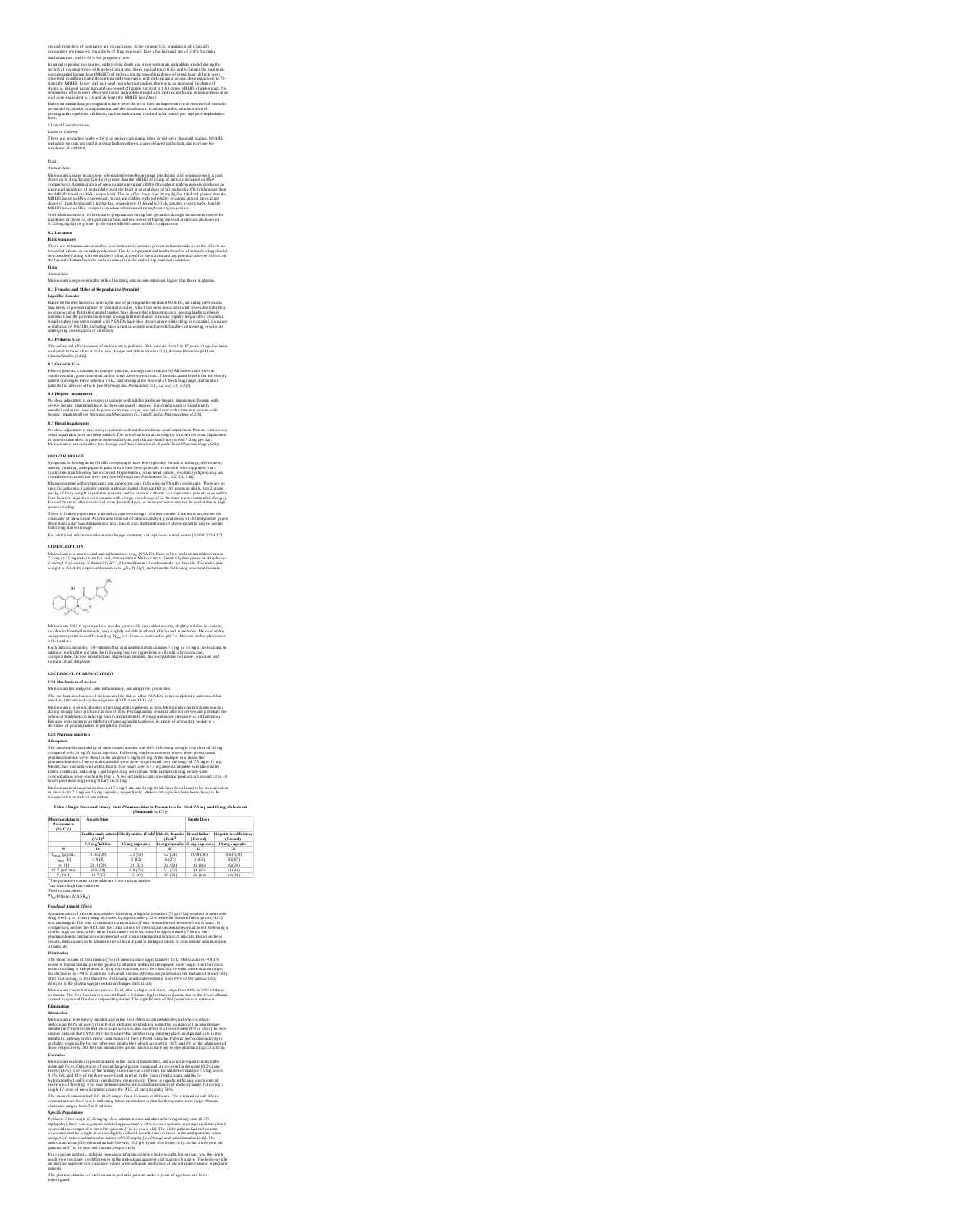## Ceréaric<br>Ceréaric (nation (2.65 years of ago) exhibited melocicam plasma concentrations and steady-state<br>pharmacolástics cistatics to young multer. Eliabetly fremise (c.56 years of ago) had a 47% sighter<br>AUCss and 37% high

Section and the substituted in the local particular consent metallic in the<br>strong function and the state of the state of the state of the state<br>component in Nature (1) and the state grows A transfer to the flat wave simi

## Rould hypothesis and control to be been investigated in subjects with ruled and understor real<br>Molecules applarmation for the control of the state of the state of the state of the state<br>in the state of the state of the st

Henodolojiski piste domest ratnickova, eko Paro Carra demonstratorum versi koloni piste in geologija († 1897)<br>19 december - Andre Maria († 1898)<br>18 december - Andre Maria († 1898)<br>18 december - Andre Maria († 1898)<br>18 dece

## Pretreament for four days with cholestyramine significantly increased the clearance of meloxicamby<br>1976. This resulted in a decrease in t<sub>he c</sub> from 19.2 hours to 12.5 hours, and a 35% reduction in AUC.<br>This suggests the e

Cimetidine<br>Concomitant administration of 200 mg cimetidine four times daily did not alter the single-dose<br>pharmacokinetics of 30 mg meloxicam.<br>Digoxin

Meloxicam 15 mg once daily for 7 days did not alter the plasma concentration profile of digoxin after β-<br>acetyldigoxin administration for 7 days at clinical doses. *In vitro* testing found no protein binding drug interaction between digoxin and meloxicam.

L'abban y conducted la basile conductus memi product librari estre armée and AUC vous injecteurs.<br>1951 : De la sadigne accelente traitémente a rangue from 1804 to 1972 au factor daily victit en location 15<br>1860 : l'a cadag

Weigerin<br>The offices of melocidism on the anticoagulant effect of warfarin was statled in a group of heading<br>adjectment of the control of the statles of the control of the figure<br>and the control of the control of the contr

## **13 NONCLINICAL TOXICOLOGY**

13.1 Carchingenesis<br>Carcinagenesis<br>Carcinagenesis - Annual proposition in language carcinagenesis product in rate (164 veels) and<br>mice (95 veels) administred melocicam at ona dones up to 0.8 mpAy they in rate and up to 8.0

*Mutagenesis* Meloxicam wasnot mutagenic in an Ames assay, or clastogenic in a chromosome aberration assay with human lymphocytes and an *in vivo* micronucleus test in mouse bone marrow.

*Impairment of Fern*ility<br>Meloxicam did not impair male and female fernility in rats at oral doses up to 9 mg/kg/day in males and 5<br>mg/kg/day in females (up to 5.8- and 3.2-simes greator, respectively, than the MRHID based

**14 CLANCEAL STUDIES**<br>**14 CLANCEAL STUDIES Security and the state system of consuming of the last state of the last<br>11 Claude According to the state state of the sign and systems of consumption of the last and<br>10 Claude A** 

## The use of melocicam for the management of signs and symptoms of osnoarthrists was evaluated in six<br>double-blind, active-connotlied wials outside the U.S. ranging from 4 weeks' to 6 months' duration. In<br>these trials, the e gives the main of the state of the state of the state of the state of the difference series and the state of the state of the state of the state of the state of the state of the state of the state of the state of the stat

is HOW SUPPLEDISTORAGE AND HANDLING<br>Product 50090-5339<br>NDC: 50090-5339-0 71 ATABLET in a BOTTLE<br>NDC: 50090-5339-0 14 ATABLET in a BOTTLE<br>NDC: 50090-5339-2 30 TABLET in a BOTTLE<br>NDC: 50090-5339-4 100 TABLET in a BOTTLE<br>NDC

IF PATTENT COUNSEL DAS PRODUCATION (1990) and the content of the state of the properties see the space of the FDA-1990-DAN TOWER (2001) and accompanies such a space of the FDA-1990-DAN properties and the space of the foll

Informations the signs of an amply<br>later many control of the space of the state of the state of the state<br>and Worship and Proceeding (57), must also compared to the factor burst that ad to control the<br>distribution with Re

Here my equation to some the control of the spin density and education that the spacing and Diversion (2.18) and  $\mathbb{C}^2$  and the spin density and  $\mathbb{C}^2$  and  $\mathbb{C}^2$  and  $\mathbb{C}^2$  and  $\mathbb{C}^2$  and  $\mathbb{C}^2$  a

**Distributed by: Zydus Pharmaceuticals USA Inc.**

Penington, NJ 08534<br>Rev.: 02.18<br>Medication Guide for Nonsteroidal Anti-inflammatory Drugs (NSAIDs)<br>What is the most important information II should know about medicines called<br>Nonsteroidal Anti-inflammatory Drugs (NSAIDs)?

NSAIDs can cause serious side effects, including:<br>• Increased risk of a heart attack or stroke that can lead to death . This risk may happen early in<br>• teatment and may increase:

o with increasing doses of NSAIDs<br>Do not take NSAIDs right hefore or after a heart surgery called a "coronary artery<br>Do not take NSAIDs right hefore or after a heart surgery called a "coronary artery<br>bypass graft (CABG)."

## urpows grous (structur).<br>Avoid taking NSAIDs after a recent heart attack, unless your healthcare provider tells you to.<br>You may have an increased risk of another heart attack if you take NSAIDs after a recent heart